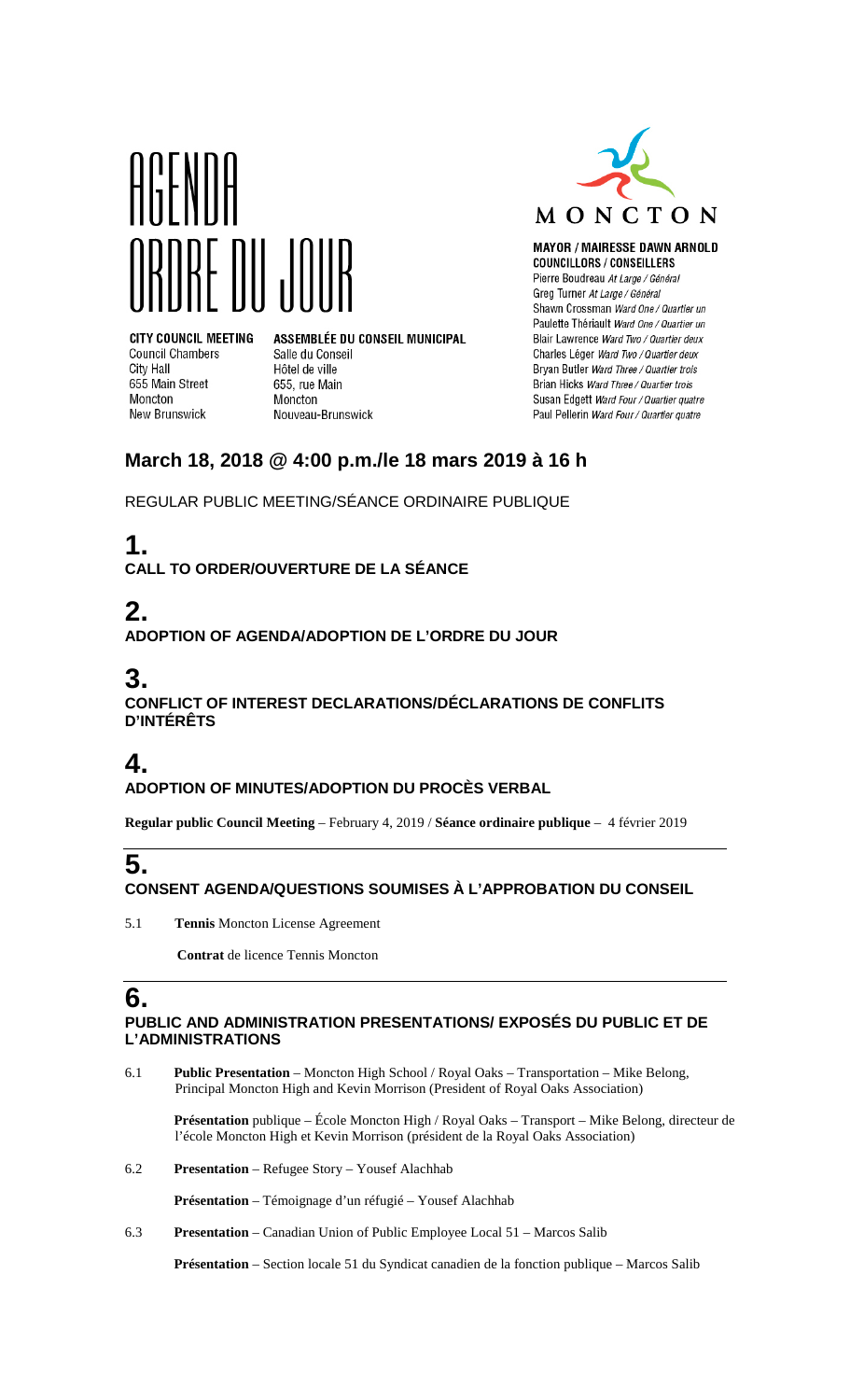6.4 **Presentation** – Cultural Board Annual Update – Thomas Raffy, Co-Chair, Joanne Duguay, Cultural Development Officer

**Présentation** – Mise à jour annuel du Conseil culturel – Thomas Raffy, co-président, Joanne Duguay, agente de développement culturel

**Other Presentation/Autres présentations**

#### **PLANNING MATTERS/ QUESTIONS D'URBANISME**

7.1 **New application** – 5 Pleasant Street

**Nouvelle demande de zonage –** 5, rue Pleasant

7.2 **Public Hearing** – 132 McLaughlin Drive (PID 00773168) *– No objections received*

**Audience publique** – 132, promenade McLaughlin (NID 00773168) *– Aucune objections reçues*

7.3 **Public Hearing** –YMCA Moncton North End Community Centre Rezoning *– No objections received*

**Audience publique** – Rezonage pour le Centre communautaire du quartier nord (YMCA) *– Aucune objections reçues*

7.4 **Amending** Dewey E. Steeves Subdivision – Cash in Lieu

**Modification** du lotissement Dewey E. Steeves – compensation financière

#### **8. STATEMENTS BY MEMBERS OF COUNCIL/ EXPOSÉS DES MEMBRES DU CONSEIL**

Paulette Thériault Blair Lawrence Charles Léger Brian Hicks Bryan Butler

Susan Edgett Paul Pellerin Pierre Boudreau Shawn Crossman Greg Turner Dawn Arnold

# **9.**

**7.**

**REPORTS AND RECOMMENDATIONS FROM COMMITTEES AND PRIVATE MEETINGS/ RAPPORTS ET RECOMMANDATIONS DES COMITÉS ET RÉUNIONS À HUIS CLOS**

9.1 **Recommendation(s)** – Private Session – February 11, 2019

**Recommandation(s)** – Séance à huis clos – 11 février 2019

9.2 **Recommendation(s)** – Committee of the Whole – February 25, 2019

**Recommandation(s)** – Comité plénier – 25 février 2019

9.3 **Recommendation(s)**- Special Private Session – February 25, 2019

**Recommandation(s)** – Séance extraordinaire à huis clos – 25 février 2019

9.4 **Recommendation(s)** – Private Session – March 11, 2019

**Recommandation(s)** – Séance à huis clos – 11 mars 2019

### **10.**

#### **REPORTS FROM ADMINISTRATION/ RAPPORTS DE L'ADMINISTRATION**

10.1 **City Contract W19B 02DC** - Water Renewal (Salisbury/Kendra)

 **Contrat de ville W19B 02DC** - Renouvellement d'une conduite d'eau (Salisbury/Kendra)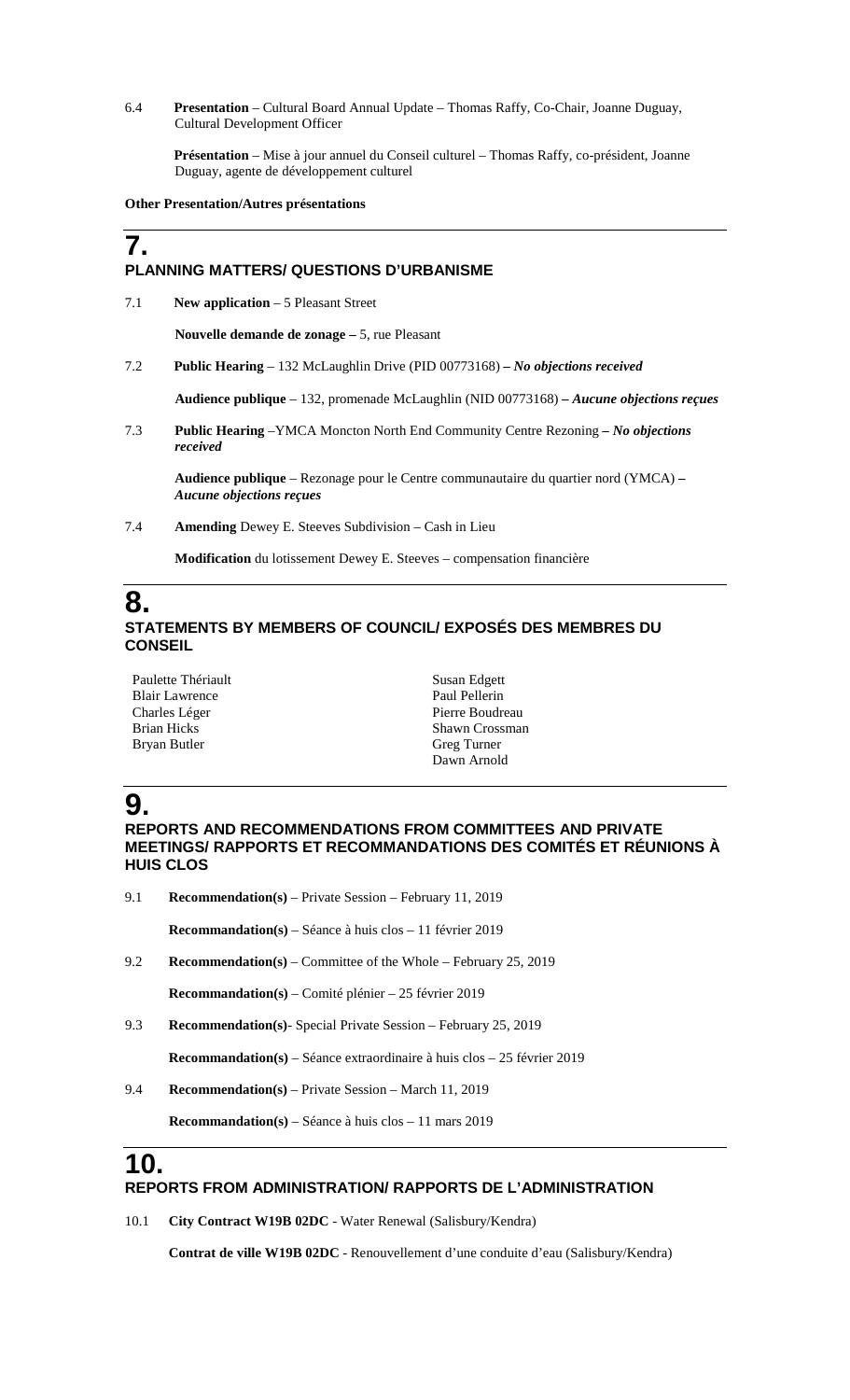- 10.2 **City Contract W19D 02AA** Street Reconstruction No. 1 (Alexander/Hollywood) **Contrat de ville W19D 02AA** – Reconstruction de rue n<sup>o</sup> 1 (Alexander/Hollywood)
- 10.3 **City Contract W19D 05DA** Street Reconstruction No. 2 (Jubilee/Washington) Contrat de ville W19D 05DA Reconstruction de rue n°. 2 (Jubilee/Washington)
- 10.4 City **Contract W19D 05BC** Street Resurfacing No. 1 (Various Locations) **Contrat de ville W19D 05BC** –Resurfaçage de rues n<sup>o</sup> 1 (Diverses rues)
- 10.5 City **Contract W19D 05CA** Street Resurfacing No. 2 (Various Locations) **Contrat de ville W19D 05CA** – Resurfaçage de rues nº 2 (Diverses rues)
- 10.6 **City Contract W19C 03CC** Mountain Road Storm Sewer Relief System Phase 2

**Contrat de ville W19C 03CC** – Réseau de décharge des eaux pluviales du ch. Mountain– Phase 2

### **11. READING OF BY-LAWS/ LECTURE D'ARRÊTÉS MUNICIPAUX**

11.1 A By-Law in Amendment of a By-Law Relating to the Adoption of the City of Moncton Municipal Plan, being By-Law # Z-113.26 – Pleasant Street – *First Reading (subject to approval of item 7.1)*

Arrêté portant modification de l'Arrêté concernant l'adoption du Plan municipal de la Ville de Moncton, soit l'Arrêté Z-113.26 – rue Pleasant – *Première lecture (sous réserve de l'approbation du point 7.1)*

11.2 A By-Law in Amendment of the City of Moncton Zoning By-Law, being By-Law Z-213.65 – Pleasant Street – *First Reading (subject to approval of item 7.1)*

Arrêté portant modification de l'Arrêté de zonage de la Ville de Moncton, soit l'Arrêté Z-213.65 – rue Pleasant – *Première lecture (sous réserve de l'approbation du point 7.1)*

11.3 A By-Law in Amendment of the City of Moncton Zoning By-Law, being By-Law Z-213.63 – 132 McLaughlin Drive – *Second and Third Readings (subject to approval item 7.2)*

Arrêté portant modification de l'Arrêté de zonage de la Ville de Moncton, soit l'Arrêté Z-213.63 – 132, promenade McLaughlin – *Deuxième et troisième lectures (sous réserve de l'approbation du point 7.2)*

11.4 A By-Law in Amendment of the City of Moncton Zoning By-Law, being By-Law Z-213.64 – YMCA Moncton North Community Centre Rezoning – *Second and Third Readings (subject to approval item 7.3)*

Arrêté portant modification de l'Arrêté de zonage de la Ville de Moncton, soit l'Arrêté Z-213.64 – Rezonage pour le Centre communautaire du quartier nord (YMCA) – *Deuxième et troisième lectures (sous réserve de l'approbation du point 7.3)*

#### **12. NOTICES MOTIONS AND RESOLUTIONS/ AVIS DE MOTIONS ET RÉSOLUTIONS**

12.1 **Notice of Motion** – Climate Emergency Resolution

**Avis de motion** – Résolution relative à l'urgence climatique

12.2 **Resolution** – By-Law Enforcement Officers – Krista McIntosh, Claire Saulnier and Mike McKendrick

**Résolution** – Nomination d'agents d'exécution des arrêtés – Krista McIntosh, Claire Saulnier et Mike McKendrick

#### **13. APPOINTMENTS TO COMMITTEES/ NOMINATIONS À DES COMITÉS**